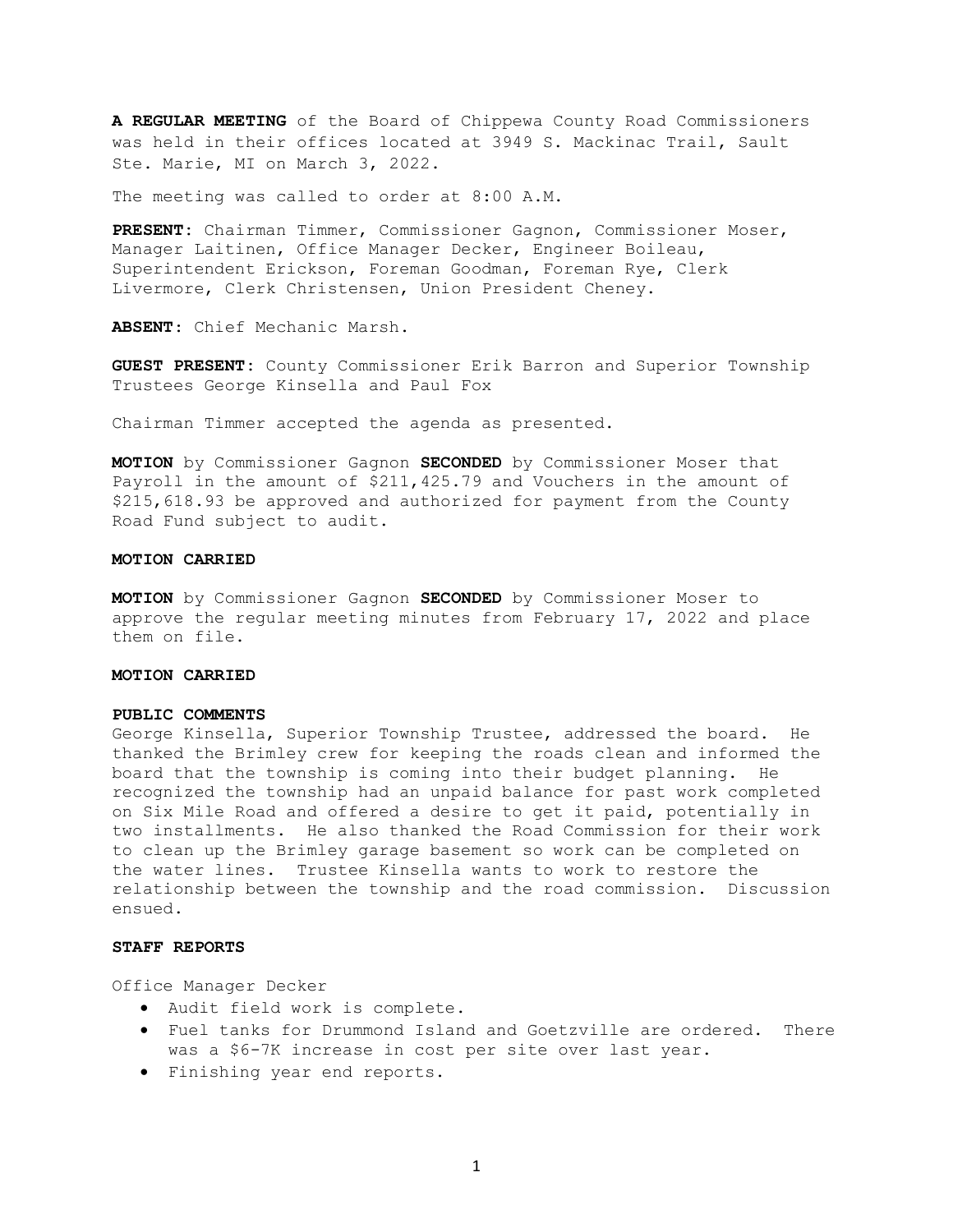Superintendent Erickson

- Busy with winter maintenance.
- Got the old grader out to do some work on cutting back banks.
- Thinking about potential water problems for next week with forecasted rain.
- Starting to see pot holes develop.
- Frost: 67" Sault, 56" Brimley, 55" Paradise

Foreman Goodman

• Weather keeping us busy.

Foreman Rye

• Keeping busy.

Engineer Boileau

• Nothing new to report.

Clerk Christensen

• Worked with auditors and catching up.

Union President Cheney

• Nothing new to Report.

Payroll/H.R./Board Clerk Livermore

• MERS 4th quarter 2021 and annual Statement of Fiduciary Net Position were received on March 1. Net Investment income for 2021 was \$1.56M. Our balance grew by nearly \$1.56M after contributions, benefits paid, and investment income to \$12.53M. The valuation for 2020 showed the road commission's defined benefit was 47% funded. It will be interesting to see with the new assumptions where \$12.53M puts the 2021 valuation.

Chief Mechanic Marsh

• No Report.

# **MANAGER'S REPORT**

- Attended the UP Road Builders Winter Conference. Appointed to CRA Board.
- Attended MSPS Surveyors Conference. Good networking event.
- Finishing presentation for Highway Conference on utilizing search/hiring firm.
- Received the call for bridge applications.
- Received the call for Category F funding packages. Preparing to submit an application for Mackinac Trail for 2024.
- Working with Central Dispatch and the National Guard to assist with a mid-April exercise/war game in winter like conditions. Locally they will use the gravel pit known as the Petkis Pit in Kinross for a mock chemical response.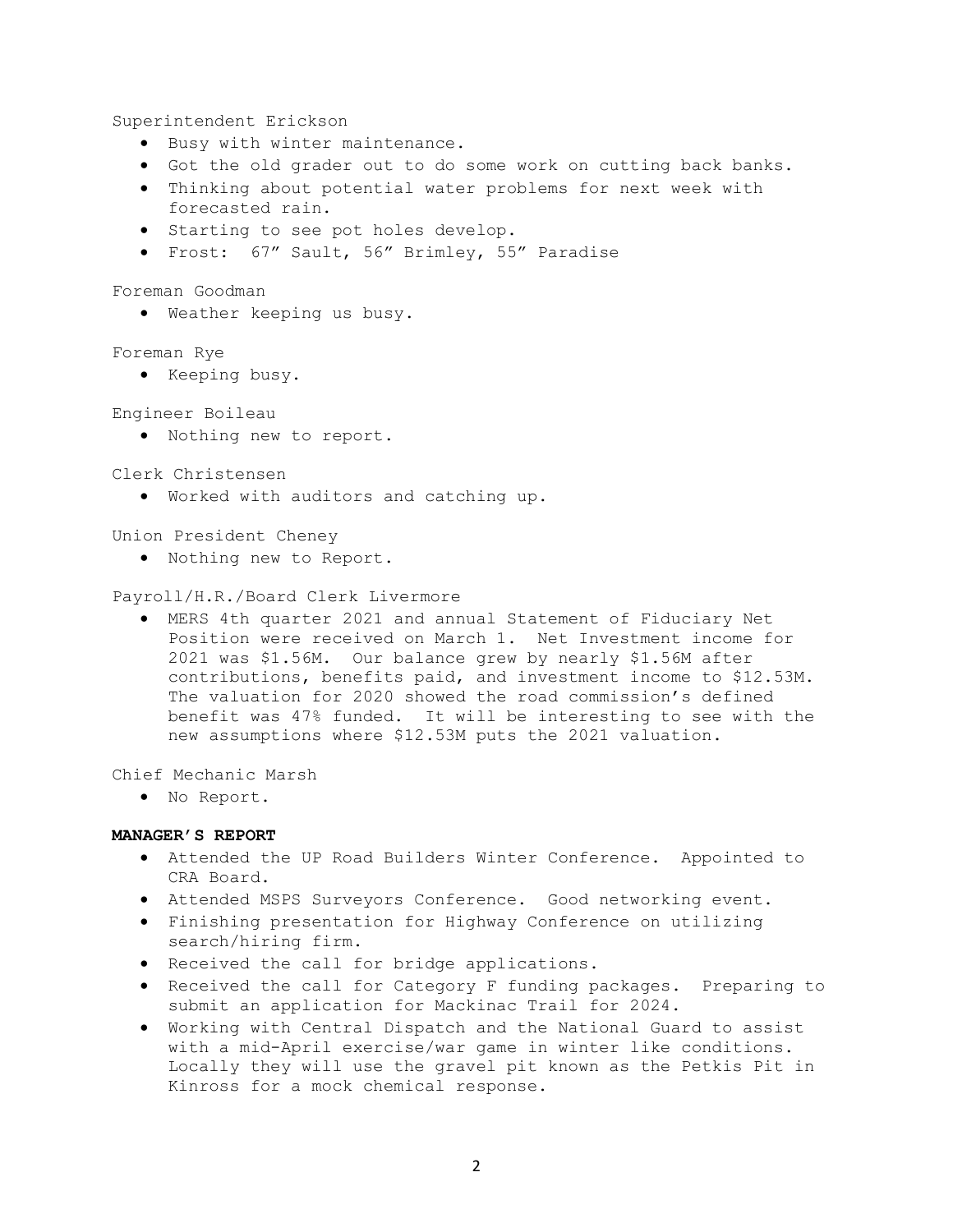- Small urban meeting today. The program has been awarded an additional \$385K.
- HB 5054 has been passed by the House Committee and has been sent on to the house floor. This bill, if passed, will provide \$1.5B in one-time funding toward unfunded liability pension plans. Road commissions are specifically included as potential recipients of these funds through grants. Discussion ensued.
- While attending the Highway Conference next week, an invitation has been extended to Senator Wayne Schmidt to attend and join for dinner.

## **NEW BUSINESS**

A.) Resolution 2022-04 – MDOT Contract #2021-0343/A1 Amendment

**MOTION** by Commissioner Gagnon **SECONDED** by Commissioner Moser to accept approve Resolution 2022-04 and authorize Manager Laitinen to sign.

### **MOTION CARRIED by UNANIMOUS ROLL CALL VOTE**

B.) Award Culvert Bid – All bids received for plastic culverts were identical and only bid received for metal culverts came from Cadillac Culvert. Because all bids were equal and Pickford Builder was awarded the culvert purchase for 2021, it was recommended ETNA be awarded the initial 2022 plastic culvert purchase and Cadillac Culvert the metal culverts. Subsequent orders can be obtained from any of the vendors.

**MOTION** by Commissioner Gagnon **SECONDED** by Commission Moser to award the bid for the initial plastic culvert order to ETNA and metal culvert order to Cadillac Culvert with subsequent orders from any of the vendors.

### **MOTION CARRIED**

## **OLD BUSINESS**

• NONE

### **County Commissioners Comments**

- Commissioner Baron reported the county is looking into combining the Register of Deeds with the County Clerk's office. This could save the county \$50-70K per year. He is asking the county to put a information package together for the community explaining the benefits of this.
- Commissioner Baron informed the Road Commission the county is planning an ARPA workshop and now is the time to lobby for funding before it is all allocated at the county level. Manager Laitinen expressed an interest in approaching the county for funding to improve Three Mile Road as this is a road that serves both City and County Residents. If done now it can be managed as a lesser cost repair rather than later as a full construction project.